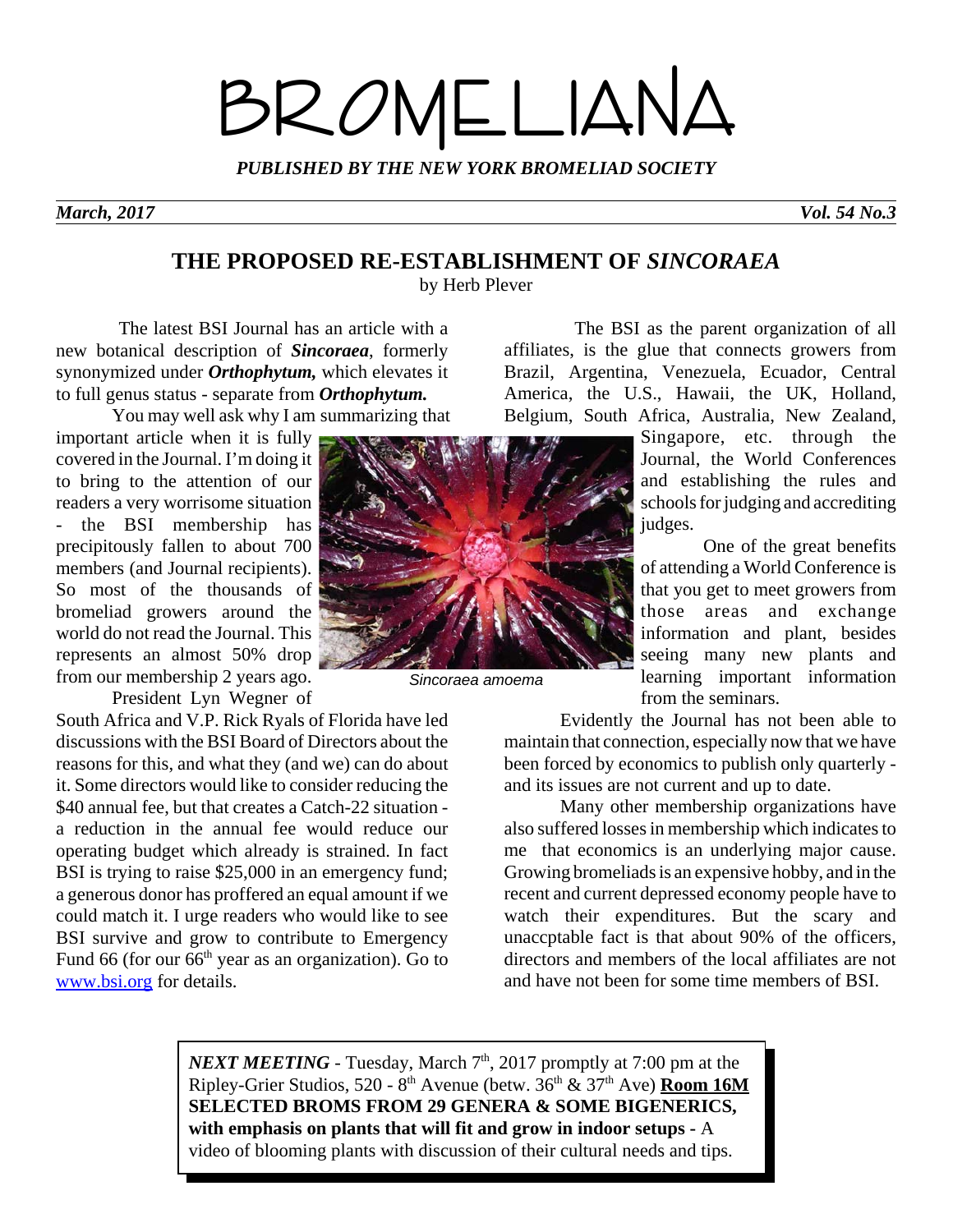

Statewide Councils and Guilds have their necessary functions and perform them very well, but only BSI can connect nationally and internationally. There is no conflict - growers should support their clubs and the BSI.

Growers are still buying expensive plants. If they take their families to the movies, the price of admission, popcorn, soda and eating out will be from \$40 to \$100, depending on the size of the family. Come on bromelphiles, skip just one outing a year and you can pay for your BSI membership. The latest Journal has many articles you'll find interesting, so join now and get it.

I don't apologize for this digression because these issues need to be discussed openly to find ways to increase membership.

Now back to the topic of *Sincoraea.* Brazilian biologists/taxonomists Rafael Louzada and Maria das Graças L. Wanderley have written a formal botanical description of *Sincoraea* in the latest Journal (Vol. 66 No. 1) in which they propose to re-establish

*Sincoraea* as a genus with 11 species, that heretofore were in *Orthophytum.*

The authors state: "*Sincoraea* was first described with a single rupicolous species *(Sincoraea amoena* ) , characterized by leaves totally or partially red during anthesis and the total absence of a peduncle rendering sessile inflorescences. (Ed. note - Species *short caulescent with sessile flowers that emerge from the top of a short, and an inconspicuous stem - whereas in*



*Sincoraea burle-marxii* Its color is quite variable in collections



*Sincoraea albopicta Sincoraea hatschbacchii*

*other species of the genus Orthophytum the flowers are spread along the scape or peduncle,, or a long caulescent stem.*) Later, *Sincoraea* was synonymized under the genus *Orthophytum.* Many more new species, having the same features as *S. amoena*, were described under *Orthophytum* in subsequent years. Herein we re-establish the genus *Sincoraea* based on morphological analysis and the monophyly of the clade including all species with sessile inflorescences, and the geographic restriction of this group to the northern portion of the Espinhaço Mountain Range."

That analysis and conclusion makes good sense to me. The uniformly sessile inflorescences and confined biogeographical habitat strongly support the change. The authors refer to a DNA clade showing *Sincoraea* is monophylogenic as the 11 species have the same single, recent, common ancestor. They note that the species are rosettes, and I would add that every one of the 11 species is a many- leaved rosette unlike any of the other pedunculate species in *Orthophytum.*  See my further comments at the bottom of page 6.

> Specific details with respect to leaf color can be seen from the photos of the 11 species: the leaves of *S. humilis* are mostly lavender at flowering. The leaves of most species are medium to bright red or maroon before flowering, but even brighter red at anthesis. A section of their inner leaves are colored intense, bright red in *S. amoena*, *S. mucugensis*, *S. burle-marxii, S. navioides* and *S. Ophiuroides.* The inner section of the leaves is white in *S*. *albopicta* and *S. ulei*, and green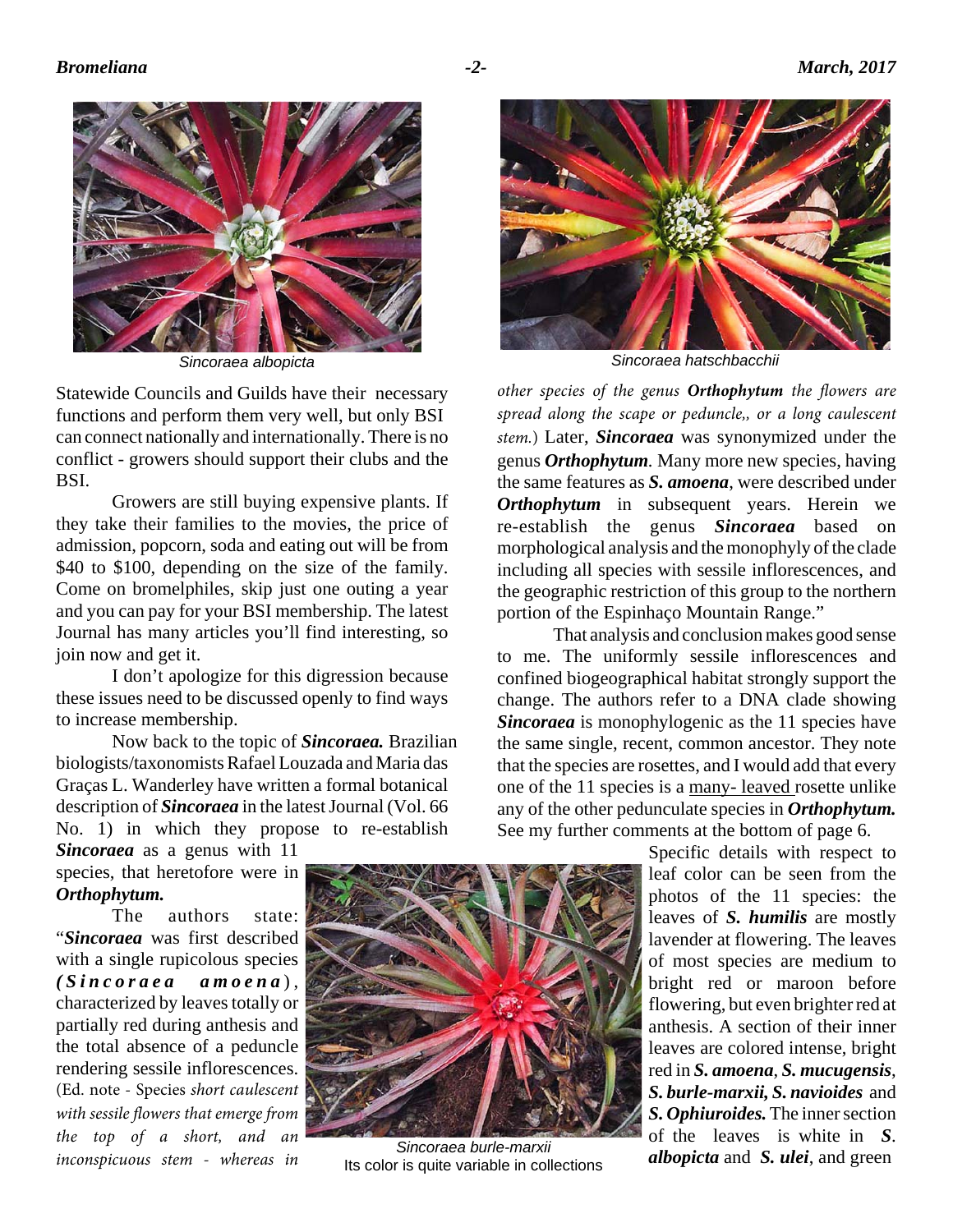

*Sincoraea navioides Sincoraea heleniceae*

in *S. Hatschbacchii* and *S. heleniceae,* and green or yellow-green in *S. rafaelii. S. amoena* is the type specimen for the genus.

 In 1955 Lyman B. Smith proposed the synonymy of the then known *Cryptanthopsis navioides* and *Sincoraea amoena* under the genus *Orthophytum (Orthophytum navioides* (L.B. Sm.) and *Orthophytum amoenum* (Ule) L.B. Sm.). Louzada points out that with this decision, *Orthophytum* now included species characterizing two morphological groups, one with sessile inflorescences and other with pedunculate inflorescences.

 *Orthophytum roseum* had been described as a new species morphologically related to *O. burle-marxii*, differing in the size of vegetative and flower parts. However, Louzada and Wanderley have synonymized *O. roseum* under *O. burle-marxii* because the dimensions cited in the protologue of *O. roseum* as diagnostic overlap with *O. burle-marxii*.



I await the responses of taxonomists and biologists around the globe to this re-establishment of *Sincoraea* as a genus*.*

I have been growing *Sincoraea navioides* for many years - it is one of my favorite broms. In a recent short piece in Bromeliana about how to establish its pups I pointed out that its pups are stoloniferous, and I showed a photo of the stolon (reproduced here on page 6). You should retain the entire length of the stolon when removing the pup, so that it can act as a stabilizing anchor in the medium. The botanical description indicates that all 11 species have stolons. I have only grown *S. navioides*, and I plan on ordering some other Sincoraeas, though they seem to be expensive. The only place I've found any of the species at prices I can manage is Michael's Bromeliads. He has four species available: *Sincoraea burle-marxii, S. navioides, S. ophiuroides* and *S. rafaelii.* I hope that Michael will start developing a collection of the others, especially *S. humilis* and *S. albopicta*.

Rafael has produced a taxonomic key that uses



*Sincoraea ophiurioides*



*Sincoraea humilis*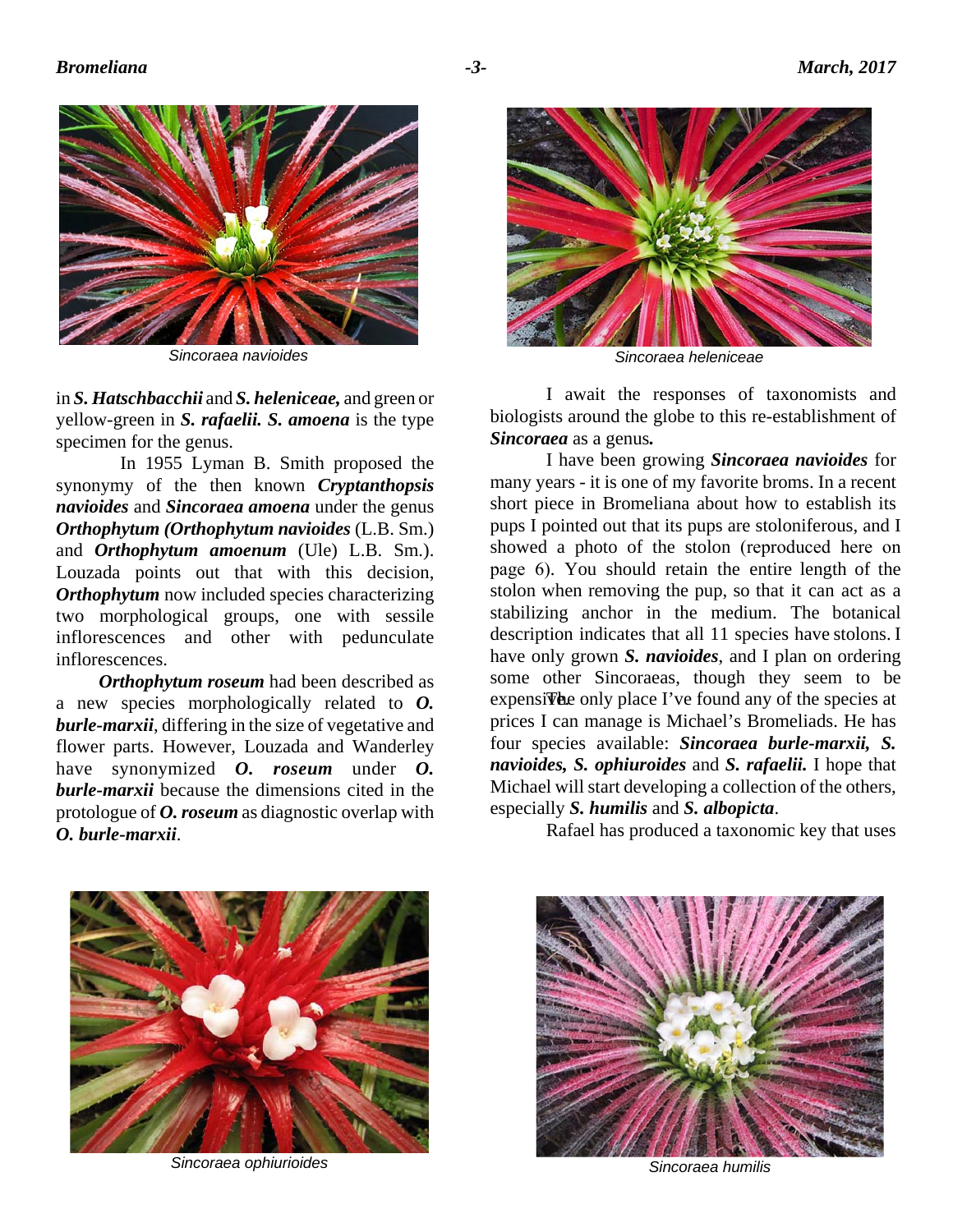

*Sincorea rafaelii*

*Sincoraea mucugensis*

morphological characters to distinguish each species from the others. The botanical description and the key are reprinted on pages 5-6. For readers unfamiliar withbotanical terms here is a brief glossary of the words used in the key:

Saxicolous - Grows on or between rocks.

Simple inflorescence - one spike with all the flowers.

Compound inflorescence - 2 or more spikes.

Glandular trichome - an imbedded scale or hair that has a small ball on top that secretes oils, etc.

Non-glandular trichome - trichome without a ball.

Narrowly triangular - triangular shape much longer than wide in proportion of 3-6 to 1.

Triangular - triangular shape with proportion of 2 long to 1 wide or 3 long to 2 wide.

Marginal prickles - spines.

Sepals and bracts - see drawing opposite column.

Anther - the part on top of the stalk of the stamen that produces pollen.

Stamen - the male fertilizing organ of a flower, typically consisting of a pollen-containing anther and a filament. All bromeliad flowers have 6 stamens.

Abaxial - the underside of the leaf blade

- Adaxial the top side of the leaf blade
- Lepidote coated with trichome scales
- Subacute Leaf apex margins form an angle of slightly less than 45º. Acute apex would have an angle of between 45º and 90º.

Pungent - Apex tip sharp, pointy Obtuse - Leaf apex is blunt or rounded.

- Densely Serrate Sawlike spines on the leaf margins like teeth pointing forward and close together.
- Laxly Serrate Fewer sawlike spines with discernable gaps between each spine.



| <b>OFFICERS</b><br>PresidentBen Katz                | <b>DIRECTORS</b><br>Victoria Ehrlich |
|-----------------------------------------------------|--------------------------------------|
|                                                     |                                      |
| Vice-PresDavid McReynolds<br>TreasurerBarbara Lagow | Nadine Baker                         |
| EditorHerb Plever                                   |                                      |
| $\mathbf{R}$                                        |                                      |

**BROMELIANA** is published 9 times a year by the New York Bromeliad Society, c/o Herb Plever, 172-34 133rd Avenue # 8A, Jamaica, NY 11434. email addr: hplever@verizon.net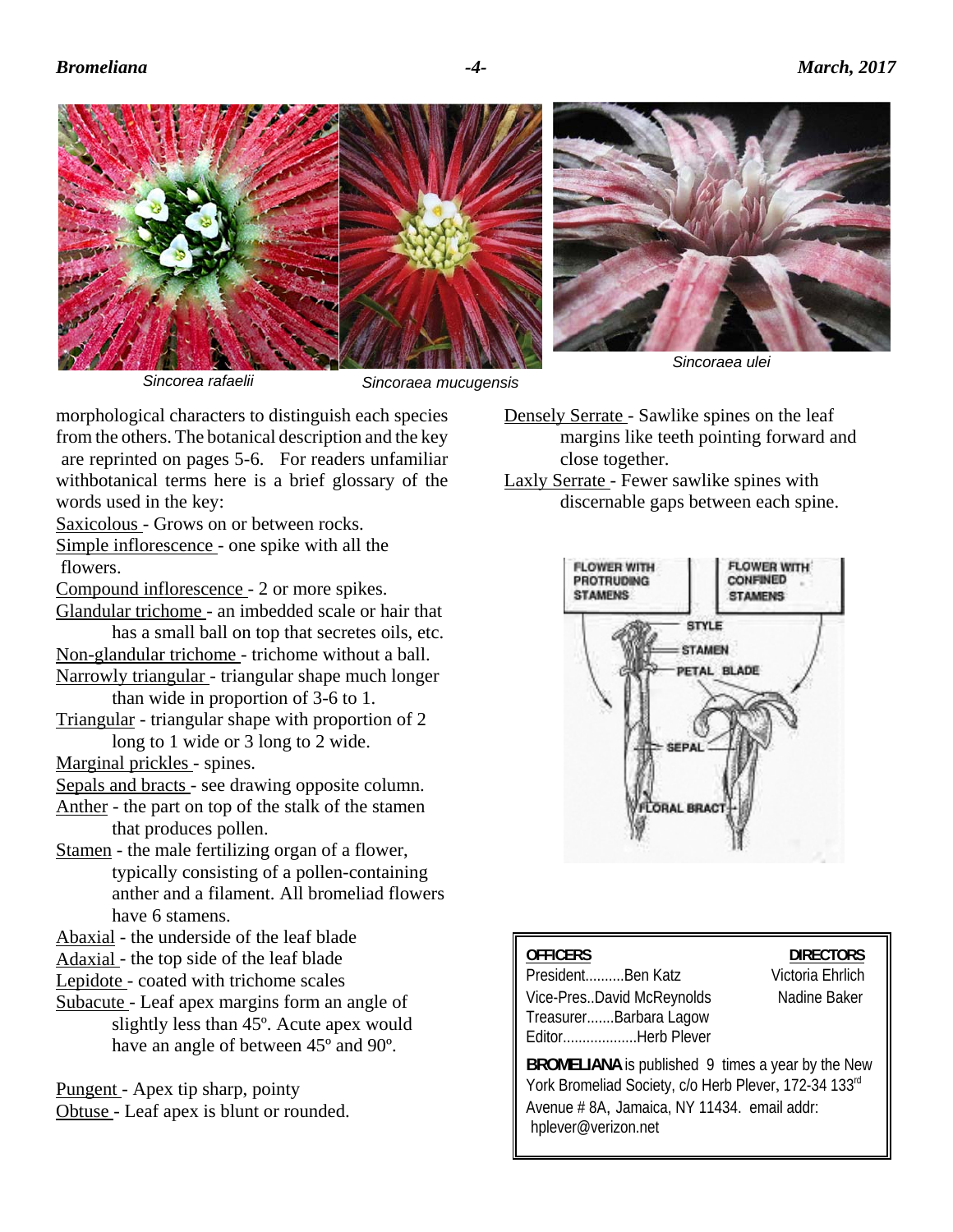| Serrulate - finely sawlike spines                   | anther                                                 |
|-----------------------------------------------------|--------------------------------------------------------|
| Arcuate - leaves curved like the arc of a circle    | Entire - the petal margins are without spines          |
| Falcate - leaves curved like the blade of a scythe  | Petal appendages - two "nectar" scales that are        |
| Imbricate - sheaths overlapping or layered          | attached to base of the inner side of the petals       |
|                                                     | Epigonous Tube - a very long, narrow perianth          |
| Glabrous - without trichomes or only a few          | tube that arises from the top of the inferior ovary    |
| Sessile flowers - without a stem                    | Stamens included - they are down in the center of      |
| Sepals free - the three sepals and not connected to | the flower, lower than the petals                      |
| each other Sepals asymetric - one margin            | Filaments filiform - threadlike, long and slender      |
| has a different shape from the other margin         | Whorl - the floral bracts, sepals and petals arranged  |
| Coriaceous - leathery in texture - Sub - nearly so. | so that radiate from the point where they are          |
| Primary Bracts - A leaf-like structures attached to | attached to the stem. In a free whorl they are         |
| the peduncle (scape) or main stem of the            | free, not attached to each other. When they            |
| inflorescence; the upper bracts subtend the         | are adnate, they are closely attached to some          |
| flower spikes.                                      | part of their margins.                                 |
| Primary bracts foliaceous - On what little          | Stamen Included - The stamens are down in the          |
| inflorescence there may be, the primary             | center; the tops of the stamens are lower that         |
| bracts resemble a leaf, or sub - nearly so.         | the tops of the leaves                                 |
| Acuminate - the sepal margins gradually taper to an | Stigma - The stigma is part of the female              |
| extended point.                                     | reproductive part of a flower, the pistil. The stigma  |
| Mucronate - the apex of the sepal ends in a         | is on top of the style. The stigma can be either hairy |
| projected tooth-like tip                            | or sticky, both to trap pollen. When the pollen lands  |
| Mucronulate - finely mucronate                      | on the stigma, the pollen will grow a pollen tube      |
| Spatulate - petals shaped like a spoon              | down the style, and into the ovary of the pistil.      |
| Callosite - a thickened callus                      | Jacobina-BA - an area in Bahia, Brazil                 |
| Filament - the stamen stalk that connects to the    | Mucugê-BA - an area in Bahia, Brazil                   |
|                                                     |                                                        |
|                                                     |                                                        |

## **BOTANICAL DESCRIPTION OF** *SINCORAEA*

*Sincoraea* Ule, Bot. Jahrb. Syst. 42: 191. 1908.Type:— *S. amoena* Ule Plants saxicolous, stoloniferous in all populations observed, with inconspicuous short stems covered by the leaf sheaths. Leaves forming a distinct rosette, straight, arcuate or falcate; leaf sheaths imbricate, triangular, white-greenish, lepidote to glabrous, margins serrate; leaf blades coriaceous to subcoriaceous, linear-triangular to narrowly-triangular, flat to concave, lepidote to sparsely lepidote on both surfaces, margins serrate, prickles densely or laxly arranged. Inflorescence sessile, simple or compound; primary bracts foliaceous or subfoliaceous. Floral bracts green or red, margins serrate to serrulate, apex pungent. Flowers sessile; sepals free, erect to suberect, asymmetric or rarely symmetric, apex acute, acuminate, mucronate or mucronulate; petals free, white, spathulate, with two callosities laterally placed to the filaments, margins entire, apex obtuse. Petal appendages sacciform, lacerate or digitate. Epigynous tube present or absent. Stamen included; filaments filiform, first whorl free, second whorl adnate to the petals; anthers, dorsifixed obtuse. Stigma simple-erect. Fruits ovoid, with persistent sepals. Seeds ovoid, striate.

## **ARTIFICIAL KEY TO THE SPECIES OF** *SINCORAEA*

| 2 Sepals without glandular trichomes |  |
|--------------------------------------|--|